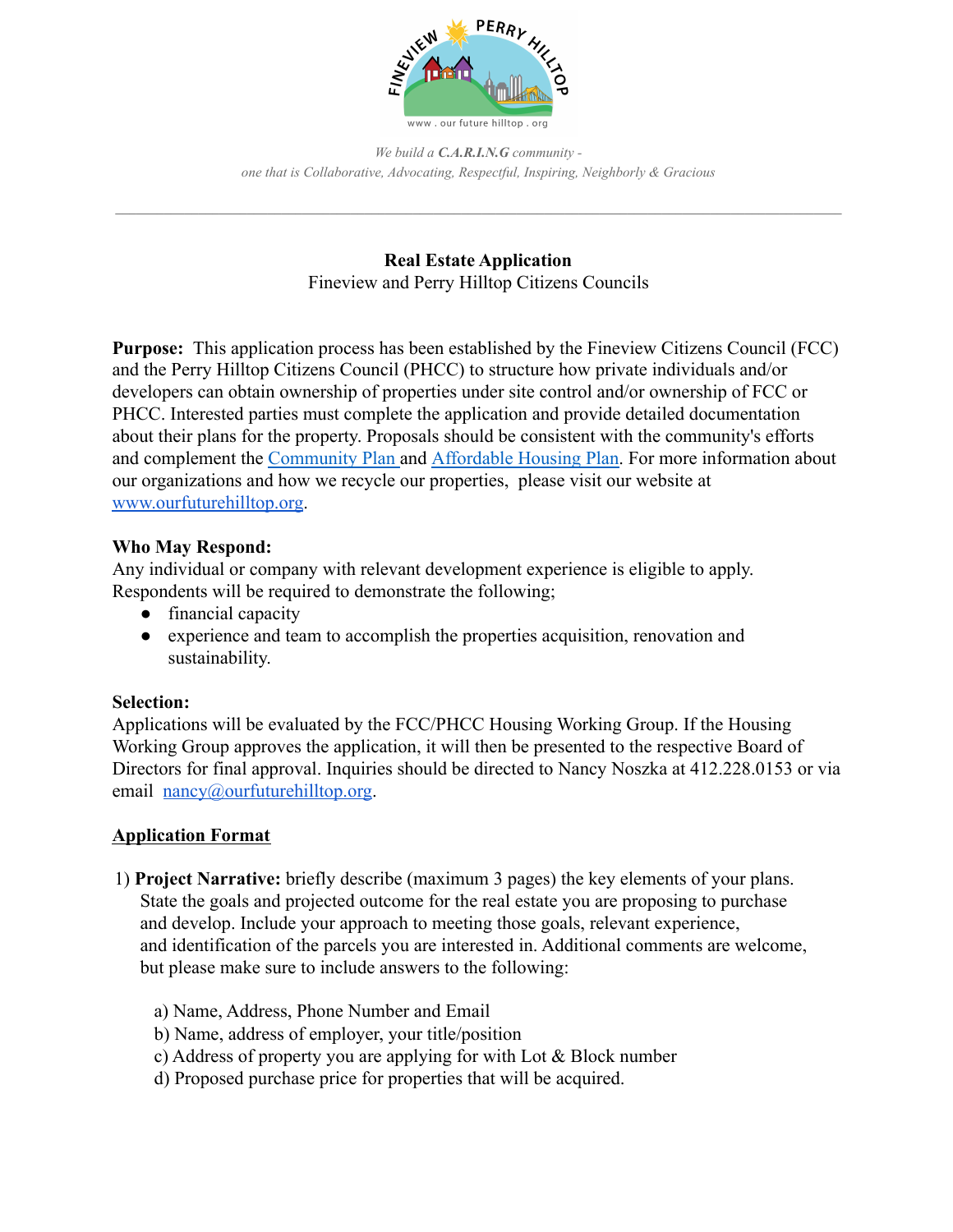- e) Relevant experience with addresses
- f) Future Ownership Structure of the property
- g) Future Occupancy Owner Occupied or Rental? If rental, will you accept Housing
- Choice Vouchers from the Housing Authority of the City of Pittsburgh?
- h) Number of units, bedrooms, square footage and rent levels
- i) Renovation Budget including materials and labor, acquisition costs, down payment
- j) If rental, provide rent roll and operating expenses
- k) Copy of the current occupancy certificate and zoning
- 2) **Conceptual site plan:** Identify any exterior changes to the structure, additions, demolition, lot lines, driveways, zoning changes if required. Identify parking locations. Please include photographs if possible.
- 3) **Evidence of Financial Capacity:** Include evidence of financial capacity for both the purchase and rehabilitation of the property. This may include one or more of the following:
	- a) Balance Sheet or Personal Financial Statement for the company or principals.
	- b) Copy of two years Tax Return
	- c) Copy of a bank or brokerage statement for company or principals.
	- d) Commitment letter or line of credit from a lender
- 4) **For Developers: Project Organization and Staffing:** Summarize the qualifications of key personnel and/or development team assigned to this project. Include recent experience that is directly applicable to this project, a project organizational chart and resumes of the personnel assigned to the project. Also include information about any project partners that will have more than 20% interest in the development. If you have identified other vendors such as a general contractor or architect, you may wish to include information on these firms. Discuss your experience in developing real estate. Before and after photographs, property addresses, list and selling prices, tenure of ownership, etc. are helpful.
- 5) **Applications are Due:** Requests to purchase property from FCC OR PHCC will be reviewed monthly, on the first Monday of the month. Applications (with all required documents) are due on or before the last Monday of the month. Address questions prior to submitting at least 3 days before the (expand)

| Perry Hilltop Citizens Council | <b>Fineview Citizens Council</b> |
|--------------------------------|----------------------------------|
| 2344 Perrysville Avenue        | P.O. Box 6602                    |
| Pittsburgh, PA 15214           | Pittsburgh, PA 15212             |
| <b>Attention: Nancy Noszka</b> | <b>Attention: Nancy Noszka</b>   |

Or by email: nancy@ourfuturehilltop.org Subject Line: Real Estate Proposal